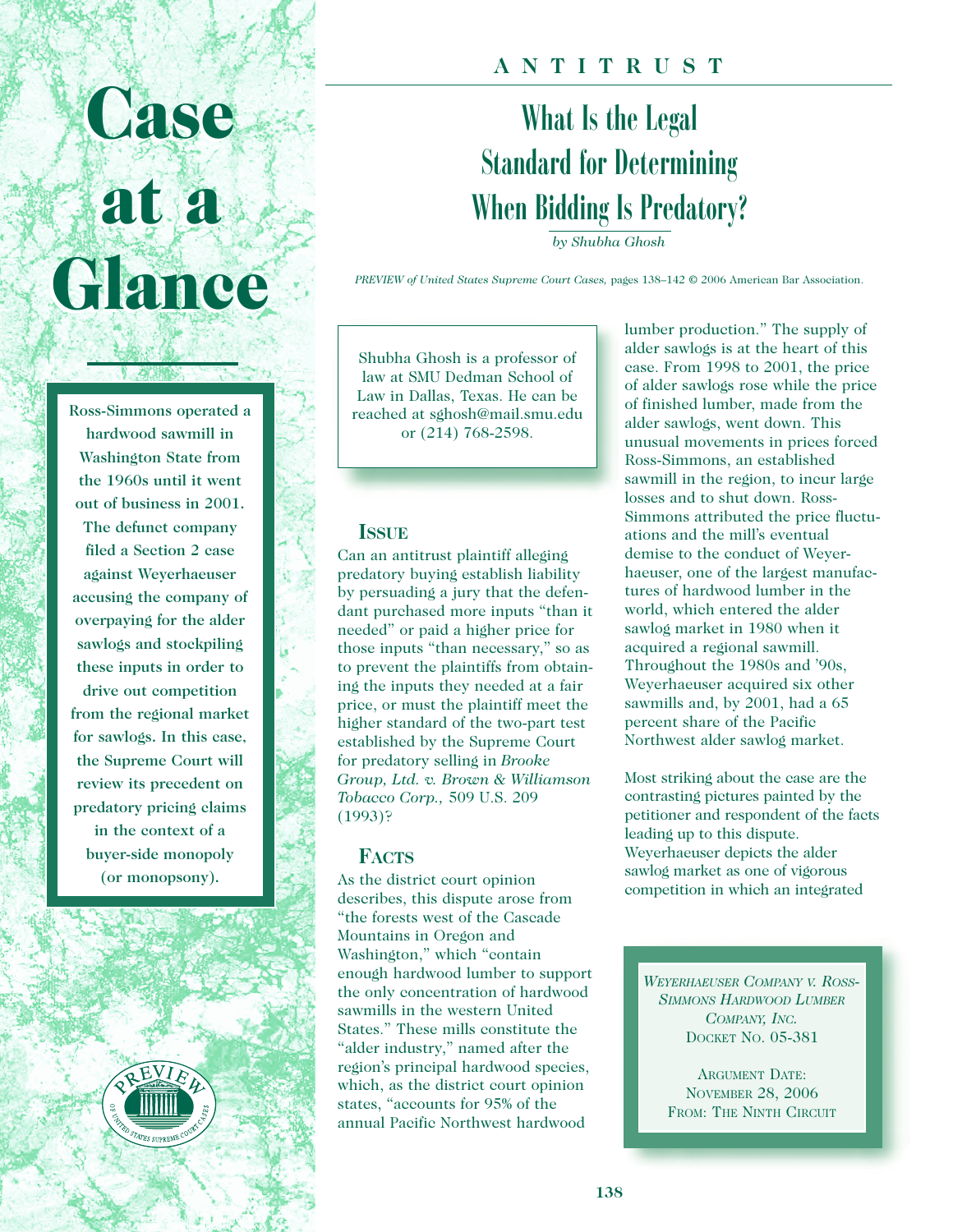

company took advantage of economies of scale to "extract higher value [from] the existing log flow and raw materials." Ross-Simmons portrays the market as one predated by Weyerhaeuser who started a campaign to monopolize the market in 1980 when it purchased two sawmills in Washington. What Weyerhaeuser portrays as healthy price competition, Ross-Simmons portrays as an aggressive and predatory bidding, purchasing, and stockpiling of raw materials in order to foreclose competition from smaller mills in the region.

Weyerhaeuser points out that while nine mills shut down in the Pacific Northwest during the period of alleged predation, four new mills opened and others expanded operations. Ross-Simmons, with a jury verdict on its side, points to Weyerhaeuser's practice of acquiring mills and expanding its market share during the 1990s. In part, these contrasting portraits are at the heart of the difficult issue of determining when aggressive competition is really a ploy to monopolize a market through anti-competitive practices.

#### **CASE ANALYSIS**

Ross-Simmons claimed that Weyerhaeuser violated Section 2 of the Sherman Act, 15 U.S.C. § 2, by overpaying for alder sawlogs and stockpiling what it purchased with the aim of driving out competing sawmills and monopolizing the alder sawlog market in the Pacific Northwest. Once competition had been removed, according to Ross-Simmons, Weyerhaeuser planned to recoup its losses from overpaying for the sawlogs by using its market power to reduce future prices paid for the logs. In support of its theory, Ross-Simmons introduced evidence at trial showing that sawlog prices increased during the period of alleged predation, that the price of

finished lumber had decreased, and that Weyerhaeuser had suffered a decline in profits as a result of its overpayments for the logs.

Weyerhaeuser moved for summary judgment and for a judgment notwithstanding the verdict, arguing each time that Ross-Simmons failed to meet the standard established by the Supreme Court in its 1993 *Brooke Group* decision. At issue in *Brooke Group* had been a claim of predatory pricing brought against a seller of a product who allegedly underpriced his tobacco products to consumers in order to drive out competitors on the theory that the seller could recoup the lost profits by raising price after monopolizing the market. The Supreme Court held that a plaintiff must show two elements in order to make a case for predatory selling: (1) the plaintiff must show that the prices are below some measure of the rival's costs and (2) the plaintiff must show that the defendant had a dangerous probability of recouping its investment in below-cost pricing. By analogy, Weyerhaeuser argued that Ross-Simmons's claim of predatory buying could survive only of it showed that (1) Weyerhaeuser sold its product at a loss because of the overpayments for the raw materials and (2) Weyerhaeuser could recoup these losses after predation. Since Ross-Simmons failed to satisfy either element required by the *Brooke Group* decision, judgment should have been in Weyerhaeuser's favor.

The district court denied Weyerhaeuser's motion for summary judgment and its motion for judgment notwithstanding the verdict. In ruling on the summary judgment motion, the district court stated that it saw "no practical difference between predatory pricing that results in a company purposely selling a product at a loss of one cent

per unit, versus selling the same product at a profit of only one cent per unit when the company would have earned a larger profit but for its anticompetitive conduct." In other words, the district court concluded that, contra *Brooke Group,* Ross-Simmons did not have to show a loss to establish predatory conduct since the decision to pursue reduced profits also supported an inference of anti-competitive conduct.

Consistent with the district court's rejection of *Brooke Group,* the United States Court of Appeals for the Ninth Circuit affirmed, rejecting Weyerhaeuser's arguments in favor of the two-part *Brooke Group* test. The Ninth Circuit was more categorical in its reasoning. While the appeals court did acknowledge the two-prong test, the court concluded that the test did not apply to the buyer-side predatory bidding context. The heightened standard of *Brooke Group* was developed for a case of predatory selling in order to balance the pro-competitive benefits of lower prices that are created by seller predation with the anticompetitive harms of potentially monopolizing the market. In the case of buyer-side predatory bidding, there are no benefits to consumers from a firm bidding up the price of an input, and therefore evidence of such conduct would be a basis for violation of Section 2 of the Sherman Act.

The appeals court also suggested that the *Brooke Group* analysis would not apply when the supply of a product is insensitive to price, or price inelastic. Because of this inelasticity, the court reasoned, Weyerhaeuser was able to bid up the price of the logs and reduce the quantity of this resources available to its competitors. Consequently, the Ninth Circuit affirmed the district court's decision not to instruct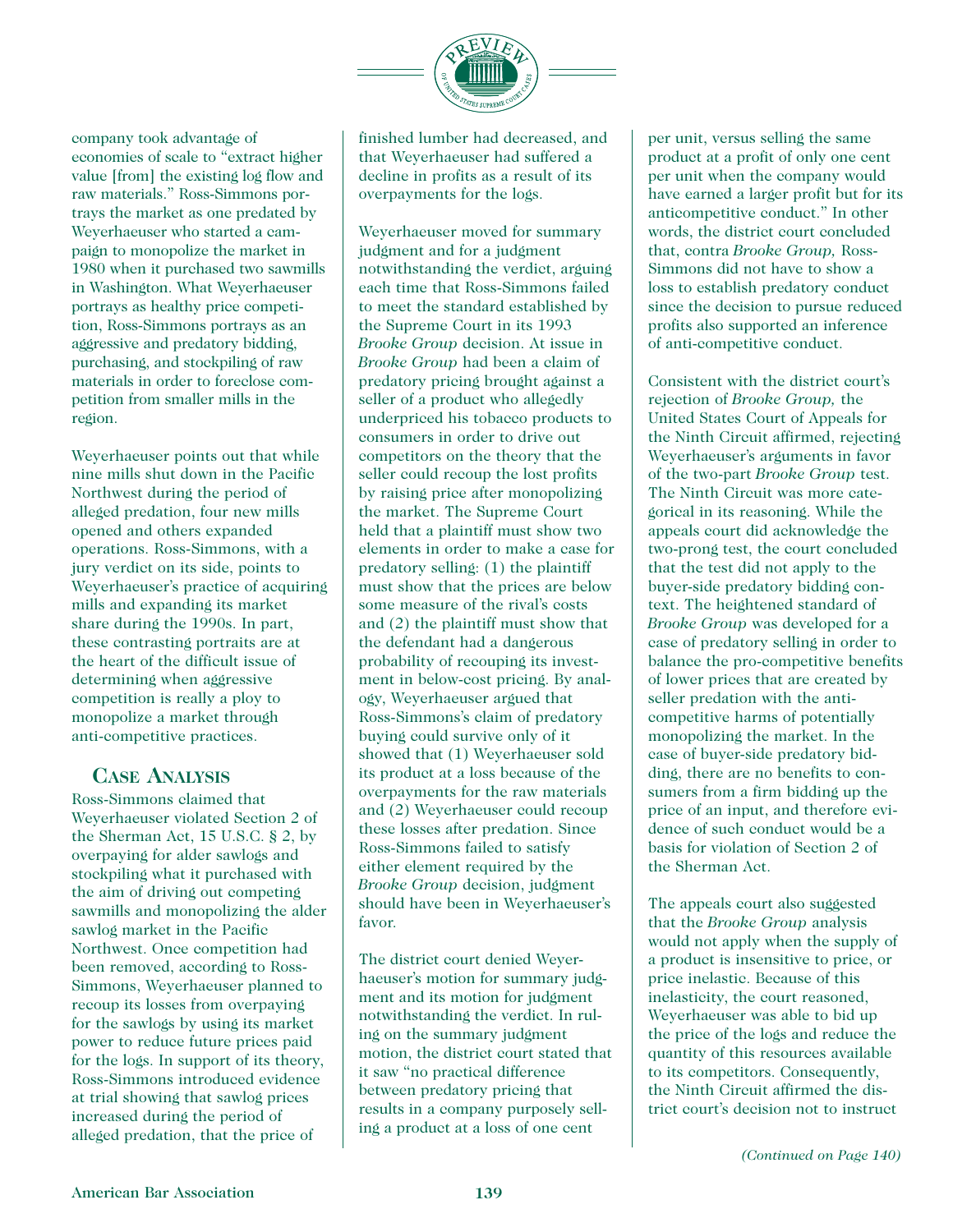

the jury on the *Brooke Group* factors. The court also affirmed the instructions to find liability if Weyerhaeuser purchased more logs than needed, paid a higher price than necessary, and prevented Ross-Simmons from obtaining logs at a fair price. Finally, the court affirmed the verdict based on Weyerhaeuser's conduct in purchasing the logs, its intent to monopolize, and the dangerous probability of achieving monopoly power in the relevant market.

Weyerhaeuser has asked the Supreme Court to reverse the Ninth Circuit and hold that *Brooke Group* is applicable to a case of buyer-side predatory bidding. The petitioner's principal argument is that the twoprong test provides some clarity to predatory pricing claims and that the lower court's distinction between predatory selling and predatory buying is inconsistent with the policy rationale of *Brooke Group* and the trend in antitrust jurisprudence on predatory pricing claims.

Weyerhaeuser's first argument is that clear rules are needed in order to distinguish predatory behavior from aggressive, and beneficial, competition. A theme running through Weyerhaeuser's arguments is the dangers of punishing competitive behavior that can benefit consumers and the marketplace. The two-factor test of *Brooke Group* provides a clear, understandable approach to distinguish beneficial competition from predation and to prevent "false positives," or successful antitrust claims against beneficial conduct. The first requirement that the plaintiff show that the defendant's costs exceeds its revenues is evidence that the defendant is engaging in non-profit maximizing behavior that is entered into to deter competition. The second

requirement that the defendant can recoup its lost profits supports the argument that the defendant is using a future monopoly position to offset the losses of predatory conduct. Absent either of these elements, however, the case for predation cannot be made.

Weyerhaeuser contrasts the *Brooke Group* approach with the Ninth Circuit's "fair price" approach that tends to penalize legitimate competition since it provides no guidance for juries in determining predation. The Ninth Circuit approach, as characterized by Weyerhaeuser, punishes efficient conduct by a firm that attempts to acquire inputs on the marketplace and rewards inefficient firms that could not compete in the market for the inputs. The "fair price" approach rests on assessing when the defendant has crossed the line in acquiring too much of an input that results in unfair prices for competitors. By deterring effective competition, the Ninth Circuit's approach forecloses beneficial competition among buyers that can promote the interest of consumers in the marketplace.

Ross-Simmons's brief rested on its allegation that Weyerhaeuser was engaged in a scheme to monopolize the alder sawlog market in the Pacific Northwest, of which predatory bidding was only one part. According to Ross-Simmons, Weyerhaeuser's conduct has been clearly harmful to consumers and competition and poses significant risk to innovation and growth in the marketplace. Although Weyerhaeuser's practice of bidding up the price of alder sawlogs had benefitted suppliers, these gains are short term and will be offset in the future when Weyerhaeuser monopolizes the market and drives down the price of alder sawlogs paid to suppliers and raises the price of finished lumber

paid by consumers. Critical to Ross-Simmons's argument are the high barriers to entry in the market, coupled with limited raw materials, and Weyerhaeuser's bidding practices and dominance in the marketplace, all of which make the alder sawlog market particularly susceptible to monopolistic practices.

The *Brooke Group* precedent received much attention in Ross-Simmons's argument. The 1993 Supreme Court precedent is based on the premise, derived from the economics literature, that predatory pricing is economically irrational and rarely successful. Furthermore, predatory pricing theory, which states that a firm lowers prices below costs to drive out competitors with the intent of monopolizing a market, contradict basic principles of competition that lowering prices is good for consumers and stimulates competitive pressures on incumbent firms. Given the skepticism with which scholars and practitioners have traditionally greeted predatory pricing claims, the twofactor test in Brooke Group was designed to make it difficult for plaintiffs to pursue predatory pricing claims by heightening the legal requirements.

Predatory buying claims, however, are distinguishable from predatory pricing claims because of the absence of benefits either to consumers or to the competitive process. A predatory buying theory rests on a firm bidding up the price of a resource used in production and then stockpiling that resource in order to make it difficult for competitors to produce the final product and supply the market. Consumers do not benefit from the higher price for the resource used to produce the final product. The main beneficiaries are the suppliers of the resource. But, as Ross-Simmons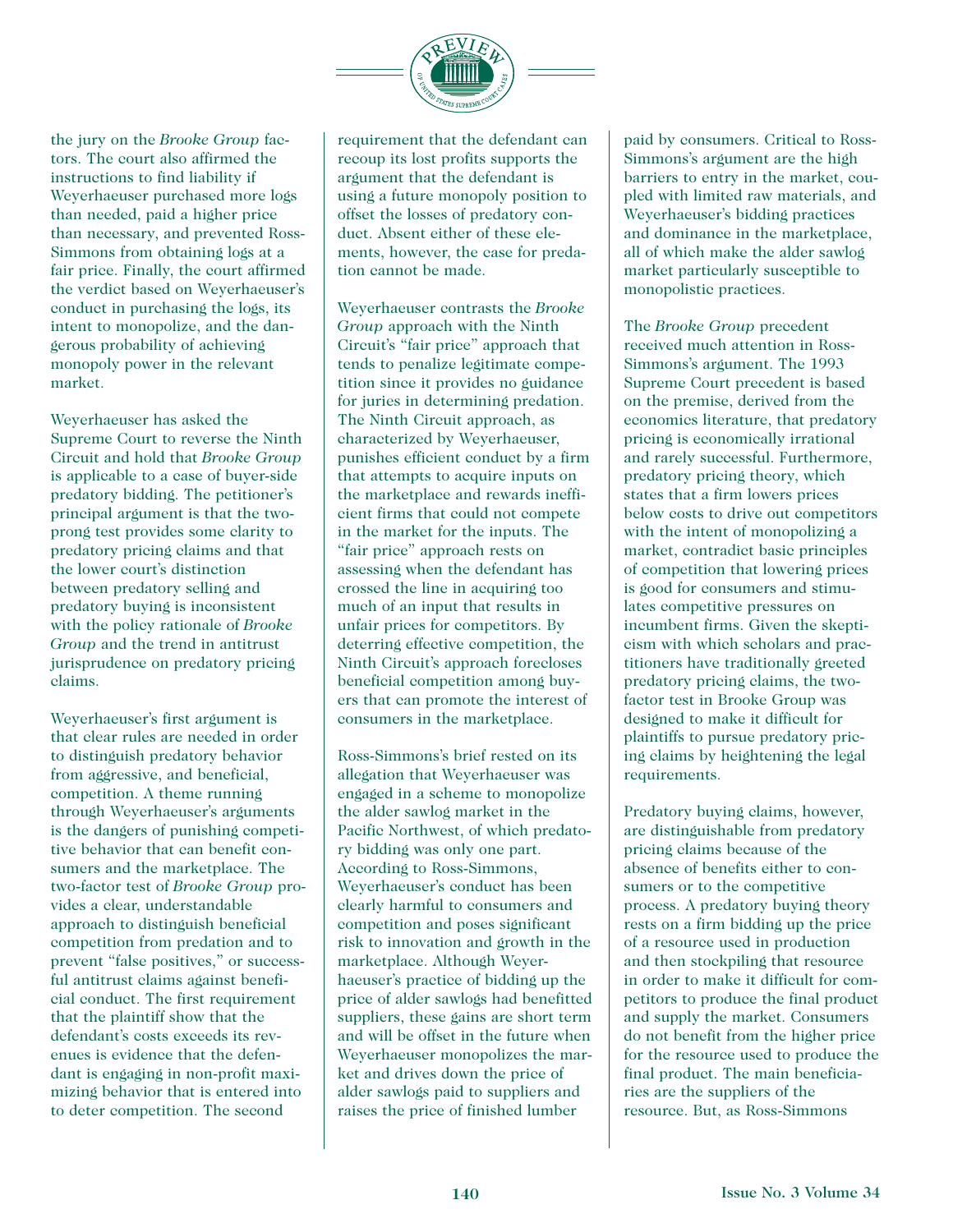

points out, these benefits are short term and inure to a small group of existing suppliers. In a situation in which the supply of the resource is inelastic and insensitive to price, the increase in the price of alder sawlogs will not lead to new loggers entering the marketplace or to innovations in the industry. Instead, Ross-Simmons contends, Weyerhaeuser's bidding practices will reduce the supply of logs available to other sawmills, which will be forced out of the marketplace as Ross-Simmons was. Consequently, the two-part *Brooke Group* test is completely inappropriate to the facts of a predatory buying claim, and the Ninth Circuit's decision should be affirmed.

The heart of the argument before the Supreme Court is the parallel between predatory pricing and predatory bidding theories under the Sherman Act. Weyerhaeuser is urging identical treatment while Ross-Simmons advocates different approaches. Each argument invokes the policies of the Sherman Act to promote competition and benefit consumers, the logic of predatory pricing and bidding practices, and the economics of the alder sawlog market.

#### **SIGNIFICANCE**

The Supreme Court's decision will be watched closely. Not only will it provide some insight on the direction of the law governing predatory pricing claims, but it will also illustrate how the Roberts Court will embrace the last 30 years of Supreme Court antitrust jurisprudence with its pro-business perspective informed by economics. Weyerhaeuser's arguments ask the Court not only to test the scope of its *Brooke Group* precedent, but also to articulate its methodology in approaching antitrust claims.

The foremost issue is the scope of the *Brooke Group* decision. If the Court follows Weyerhaeuser's argument and treats predatory pricing and predatory bidding claims identically, the Court will have upheld its precedent, but, in the process, will have ignored the substance of the claims. As the district court and the Ninth Circuit each emphasized, predatory pricing and predatory buying have different implications, and the policies that make the former a suspect theory does not necessarily apply to the latter. Whether the Supreme Court will delve into the underlying economics is revealing about the direction of the Court.

Recent cases demonstrate that the Court may be of two minds on this point. In *Trinko v. Bell Atlantic Corp.,* 540 U.S. 398 (2004), the Supreme Court was adamant in not second guessing how Congress intended to structure the telecommunications industry and allowing an antitrust claim that would upset that balance. In *Trinko,* the Court was hesitant to allow a plaintiff to challenge the underlying economics through a Sherman Act claim. However, in *Illinois Tool Works v. Independent Ink,* 126 S.Ct. 1281 (2006), the Court was willing to acknowledge economic thinking and analysis on the question of whether ownership of patent conferred market power. However, the Court's embrace of economic analysis was the basis for a decision that made it more difficult to bring a Sherman Act claim. The *Weyerhaeuser* case asks the Court to embrace economics in a situation in which it would be easier to bring an antitrust action. It will be interesting to see if the Court will be symmetric in how it uses and addresses economic arguments in settling antitrust disputes.

In addition, the case will offer some insight into how the Court views its own precedent. In *Illinois Tool,* the Court was very forthcoming in both rejecting and clarifying its precedent in the areas of antitrust and intellectual property. If the Court follows Weyerhaeuser, it may be signaling its reluctance to abandon its precedent absent strong justification. Such an approach would be consistent with Justice Roberts's comments about how some precedents are stronger than others and are a kind of "super precedent." If the Court follows one implication may be that antitrust precedent on predatory market practices is a super precedent. On the other hand, if the Court affirms the Ninth Circuit, it will be instructive to see how the Court distinguishes its own precedent. The Court's approach will signal its attitude toward antitrust law and its particular balance between formal rules and particularized facts.

Finally, antitrust practitioners will look to the Court's decision to see if it takes a more liberal or restrictive approach to antitrust litigation, whether based on theories of predation or other claims. Following Weyerhaeuser would mean that the Court is wary about antitrust claims, especially ones that some have argued are being brought by a failed business that is seeking to use antitrust law for vindication. However, following Ross-Simmons would indicate a willingness to consider antitrust claims that challenge existing precedent and blend economic and legal perspectives. The Court's opinion in this case that so intriguingly blends legal and economic arguments should promote heated discussion and continue the debate on the proper treatment of predatory behavior under the Sherman Act.